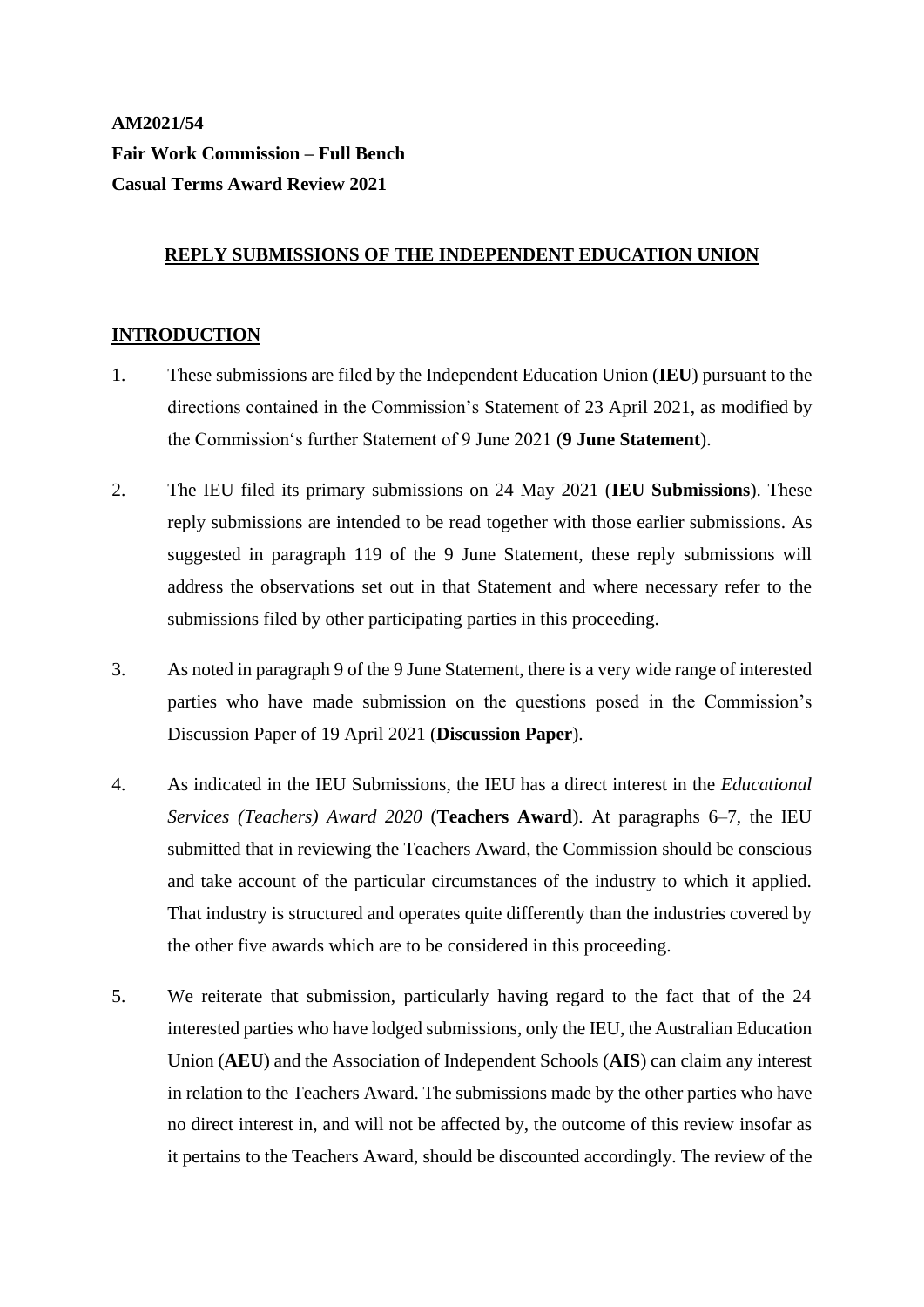Teachers Award should be informed by the submissions of the parties who will have to work with the Award as reviewed.

6. Without derogating from the foregoing submission, the IEU shall in these submissions, where necessary, advert to some of the submissions made by the other parties.

## **DISCUSSION PAPER QUESTIONS**

### **Question 1: Is it the case that:**

- **the Commission does not have to address the considerations in s 134(1) of the Act in varying an award under cl 48(3) of Schedule 1 of the FW Act, but**
- **an award as varied under cl 48(3) must satisfy s 138 of the Act?**
- 7. The IEU relies on the reasoning in paragraphs 17–22 of the IEU Submissions. The answers of the AEU and the AIS are to the same effect.
- 8. At paragraph 14 of the 9 June Statement, it is said that the submission by the Australian Chamber of Commerce and Industry (**ACCI**) was that the Commission does not have to address the modern award objectives when varying awards under Schedule 1 of the Amendment Act.<sup>1</sup> Having regard to paragraph 29 of the ACCI submission, it seems that that paragraph 14 of the 9 June Statement is not an accurate statement of ACCI's position. At paragraph 29 of its submission, ACCI states that the modern award objectives are to be considered at the point when the Commission makes a determination to vary a modern award.

### **Question 6: for the purposes of s 48(2) of Schedule 1 of the Act:**

- **are 'paid by the hour' and 'employment day to day' casual definitions (as in the Pastoral Award and Teachers Award) consistent with the Act as amended?**
- **are 'residual category' type casual definitions (as in the Retail Award and the Pastoral Award) consistent with the Act as amended?**
- **do such definitions give rise to uncertainty or difficulty relating to the interaction between these Awards and the Act as amended?**

<sup>1</sup> *Fair Work Amendment (Supporting Australia's Jobs and Economic Recovery) Act 2021* (Cth).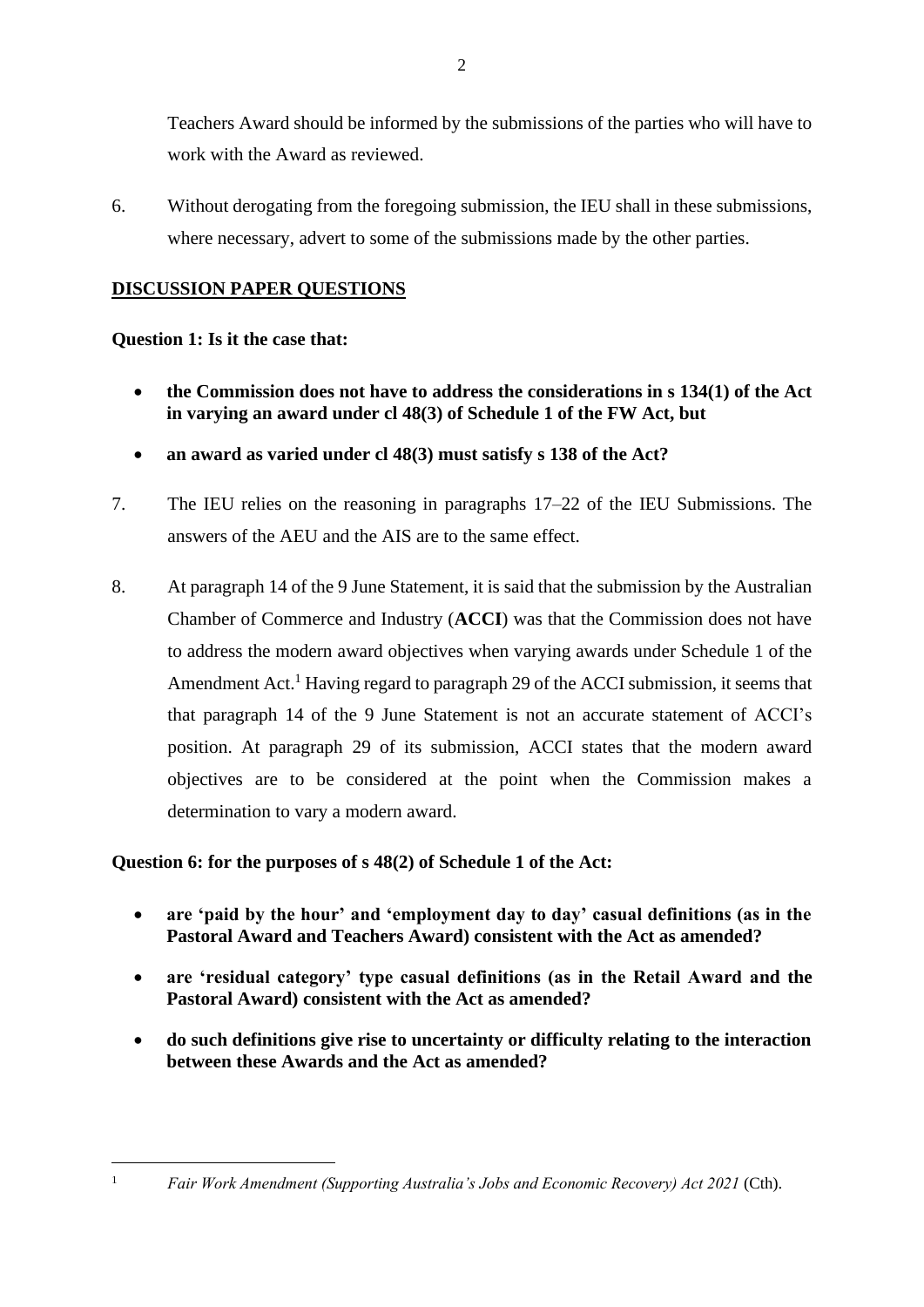- 9. The AIS submits, at paragraph 13 of its submission, that it is "unclear" as to whether the 'day-to-day' requirement in cl 12.1 of the Teachers Award imposes a limitation on s 15A of the Act, and this lack of clarity "therefore presents difficulties" and should be removed or amended on that basis.
- 10. No reasoning is offered for the asserted lack of clarity. It is noted that s 15A makes no reference to the units of time for which a casual engagement is made. There is no apparent reason why "employment day-to-day" is inconsistent with the description of and criteria for casual employee under s 15A.
- <span id="page-2-0"></span>11. The position of the AIS may also have proceeded from an erroneous assumption that the definition of *casual employment* in cl 12 of the Teachers Award, and the definition of *casual employee* in s 15A of the Act, are dealing with the same subject. They are not. Once this is understood, there is no lack of clarity as to whether cl 12 imposes a limitation on s 15A. As explained in the IEU Submissions at paragraphs 28 to 39, there is nothing in s 15A of the Act which precludes or is inconsistent with cl 12 of the Teachers Award.
- 12. ACCI, at paragraph 45 of its submission, takes a similar position to that of the AIS. Again, however, there is no analysis offered in support and its assertion does not refer to any particular example. There is no discussion of the difference between an arrangement to be "paid by the hour" and one of "employment day-to-day"; each references a different aspect of an employment relationship. There is also no specific examination of cl 12.1 of the Teachers Award.
- 13. The AIG's submissions in answer to Question 6, at paragraphs 87 to 97, do not deal with the "employment day-to-day" element of the question.
- 14. The two preceding paragraphs above support the submission at paragraph 5 above.
- 15. The AEU's submissions at paragraph 14 state that s 15A of the Act defines casual employment. It does not. Paragraphs 14 then proceeds to discuss Award definitions in general. It is submitted by IEU that the particular employment circumstances of employees under the Teachers Award, demonstrates the dangers of such generalisations.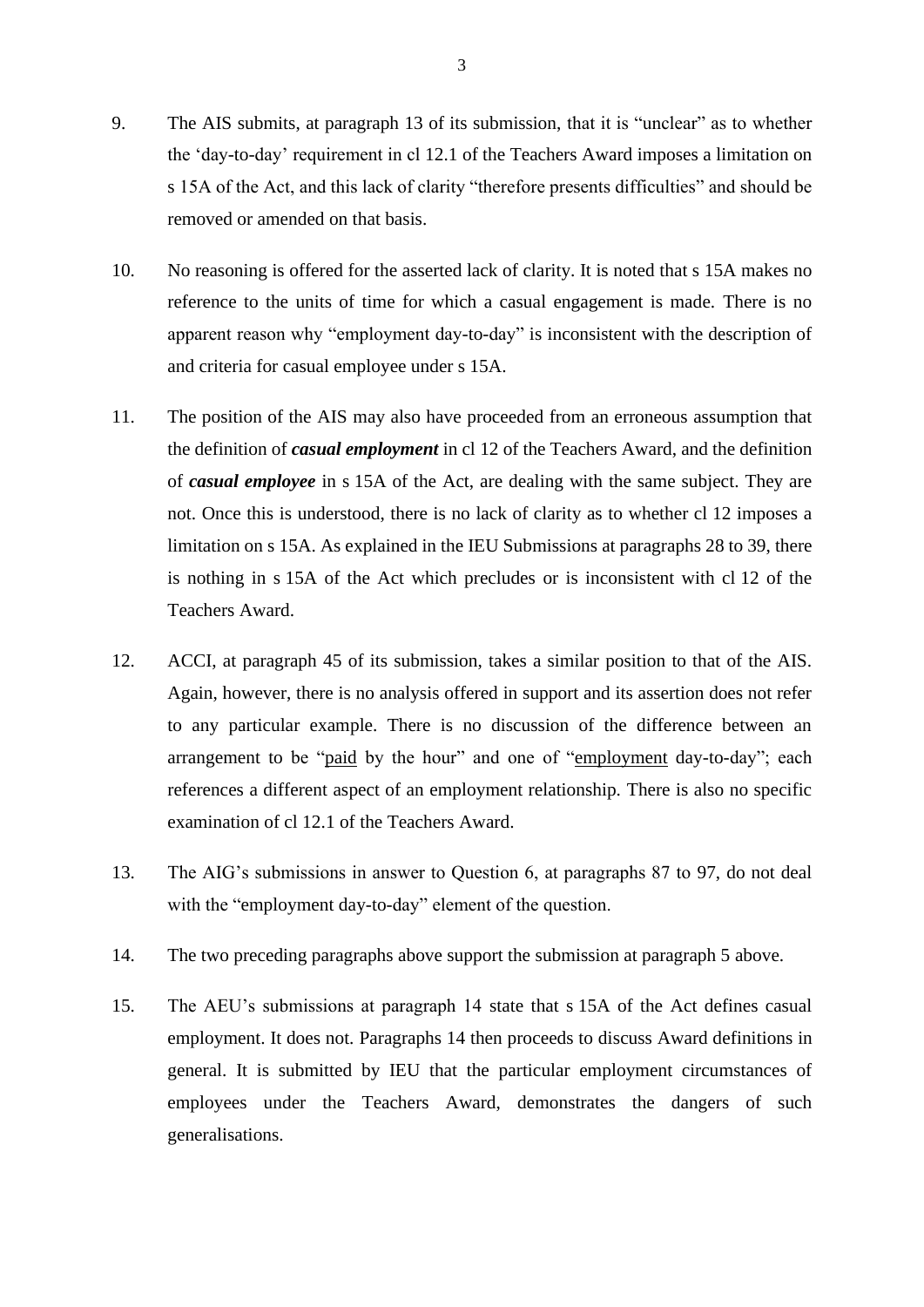**Question 7: where a casual definition includes a limit on the period of casual engagement (as in the Teachers Award), if the definition is amended in the casual terms review should that limit be recast as a separate restriction on the length of any casual engagement?**

- 16. The AIS seeks the removal of the temporal limitation of engagement of casual employees in cl 12.1 of the Teachers Award. The basis for seeking removal of the clause is stated, at paragraph 14, as no higher than the Associations' 'preference'. The AIS does not explain *why* the Associations "would prefer" the removal of the clause.
- 17. At its highest, the AIS submission is that it is necessary for cl 12.1 to be removed in order to achieve the modern awards objective. Any submission of that nature should be supported by a cogent argument, addressing the fact that the Teachers Award has contained a limitation on the length of any casual engagement since at least the time of award modernisation, $2$  and accordingly should be assumed to have met the modern awards objective at the time it was made. $3$  In the absence of any principled submission addressing the matters in s 157 of the Act, a party's 'preference' for a different award term is insufficient to engage the Commission's jurisdiction to vary a modern award.
- 18. The AEU proposes, at paragraphs 16 to 23 of its submission, that cl 12.1 of the Teachers Award be 'recast' as a separate restriction on the length of any casual engagement. This submission proceeds from the same error identified in paragraph [11](#page-2-0) above. While the AEU accepts, at paragraph 17 of its submission, that cl 12.1 is best understood as a time limit on casual employment rather being part of the definition of casual employee, the reasoning in paragraph 19 is inconsistent with that acceptance. Accordingly, the AEU submission in support of recasting cl 12 should be rejected.
- 19. The Australian Industry Group (**AIG**) submitted, at paragraphs 98 to 106 of its submissions, that the time limit on casual employment in cl 12.1 of the Teachers Award is contrary to s 55 of the FW Act, because cl 12.1 "would exclude the new provisions of the NES relating to casual conversion". That submission is misconceived. Clause 12.1 does not exclude Division 4A of the Amendment Act. But in any event, Division

<sup>&</sup>lt;sup>2</sup> See clause 10.5(a) of the Award as made on 4 September 2009: [https://www.fwc.gov.au/documents/awardsandorders/html/pr988937.htm.](https://www.fwc.gov.au/documents/awardsandorders/html/pr988937.htm)

<sup>3</sup> *4 Yearly Review of Modern Awards – Preliminary Jurisdictional Issues* [2014] FWCFB 1788, [24].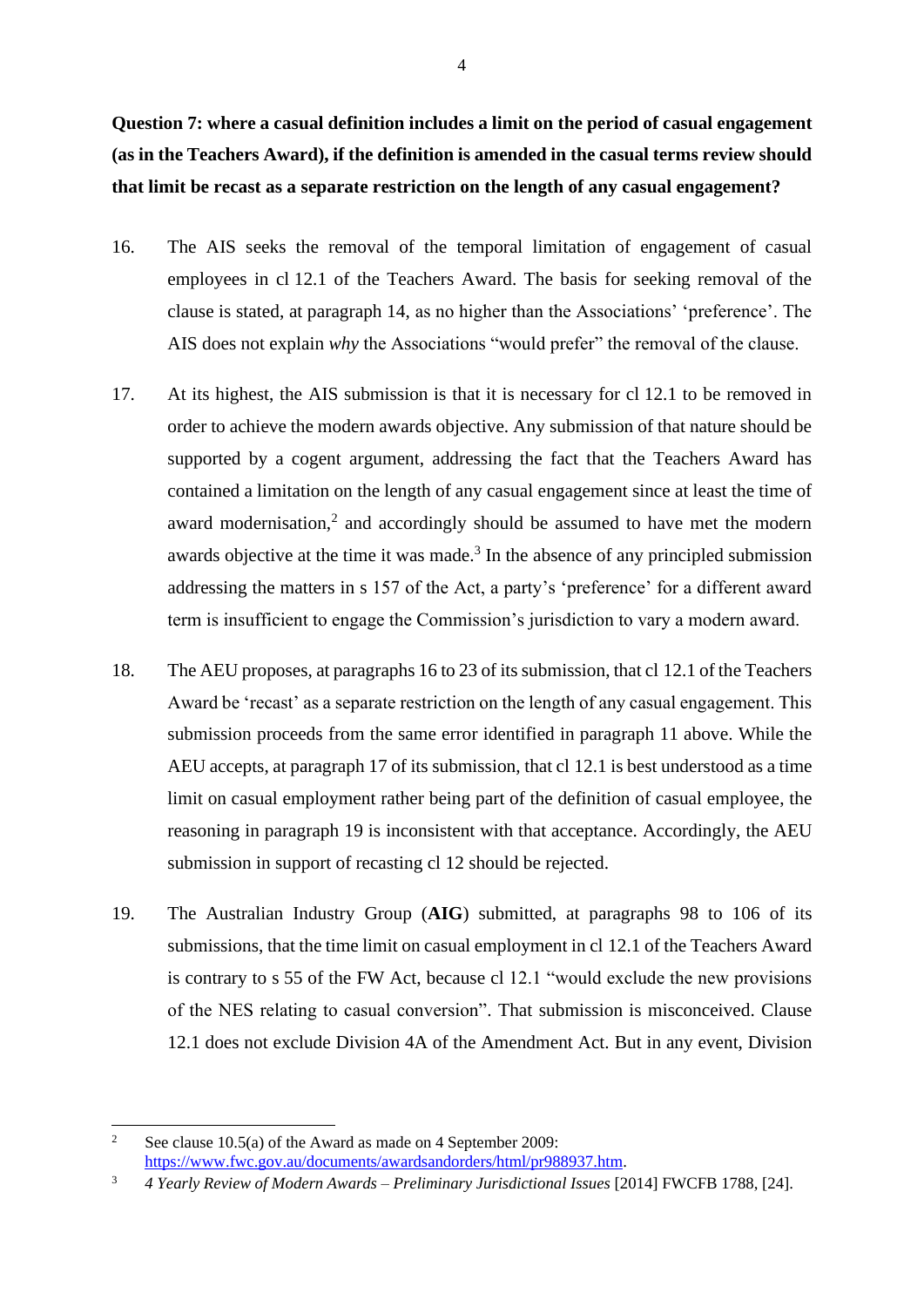4A does not create a right to be employed for any particular period of time; rather it gives rights to those who are employed for the qualifying period.

- <span id="page-4-0"></span>20. There will be numerous casual employees – if not the majority of casual employees – who, by the nature of their engagement as casual employees, will *never* qualify for casual conversion. The effect of the AIG's submission at paragraphs 99 to 101 is that employers would be prohibited from employing a casual employee for any duration short of the qualifying period for the casual conversion. That is clearly a nonsensical outcome which should be rejected out of hand.
- 21. Secondly, at paragraph 103 of its submissions, the AIG suggests that there is no basis for varying the Teachers Award to include a limit of casual employment. This is wholly incorrect. The Teachers Award already contains a limit on casual employment; no variation is required. The variation which the IEU has proposed (set out at paragraph [26](#page-5-0) below) does not seek to introduce a new limit on the period of casual employment. Rather, the IEU's proposed variation leaves cl 12.1 in place. That clause has been in the Teachers Award for a long period of time. Therefore, the fourth sentence of paragraph 103 is wrong and should be rejected. Furthermore, the submission in the fifth sentence of paragraph 103 is unsupported by anything in the legislation and should also be rejected.
- 22. Of the remaining parts of the AIG submissions on this Question:
	- (a) Paragraph 104 is answered by the submission we have made above at paragraphs **Error! Reference source not found.** to [20;](#page-4-0)
	- (b) Paragraph 105 is again based on the fallacious argument about casual conversion which we have referred to above;
	- (c) The submission in paragraph 106 is also misconceived because it proceeds on the basis that there is to be a variation to the Teachers Award which imposes a restriction on the length of any casual engagement. As we have already submitted, the IEU does not propose any variation to cl 12.1.
- 23. In the ACCI submissions, at paragraph 50, it accepts that cl 12.1 is a limit in the length of casual employment. But then at paragraph 51, ACCI submits that such a clause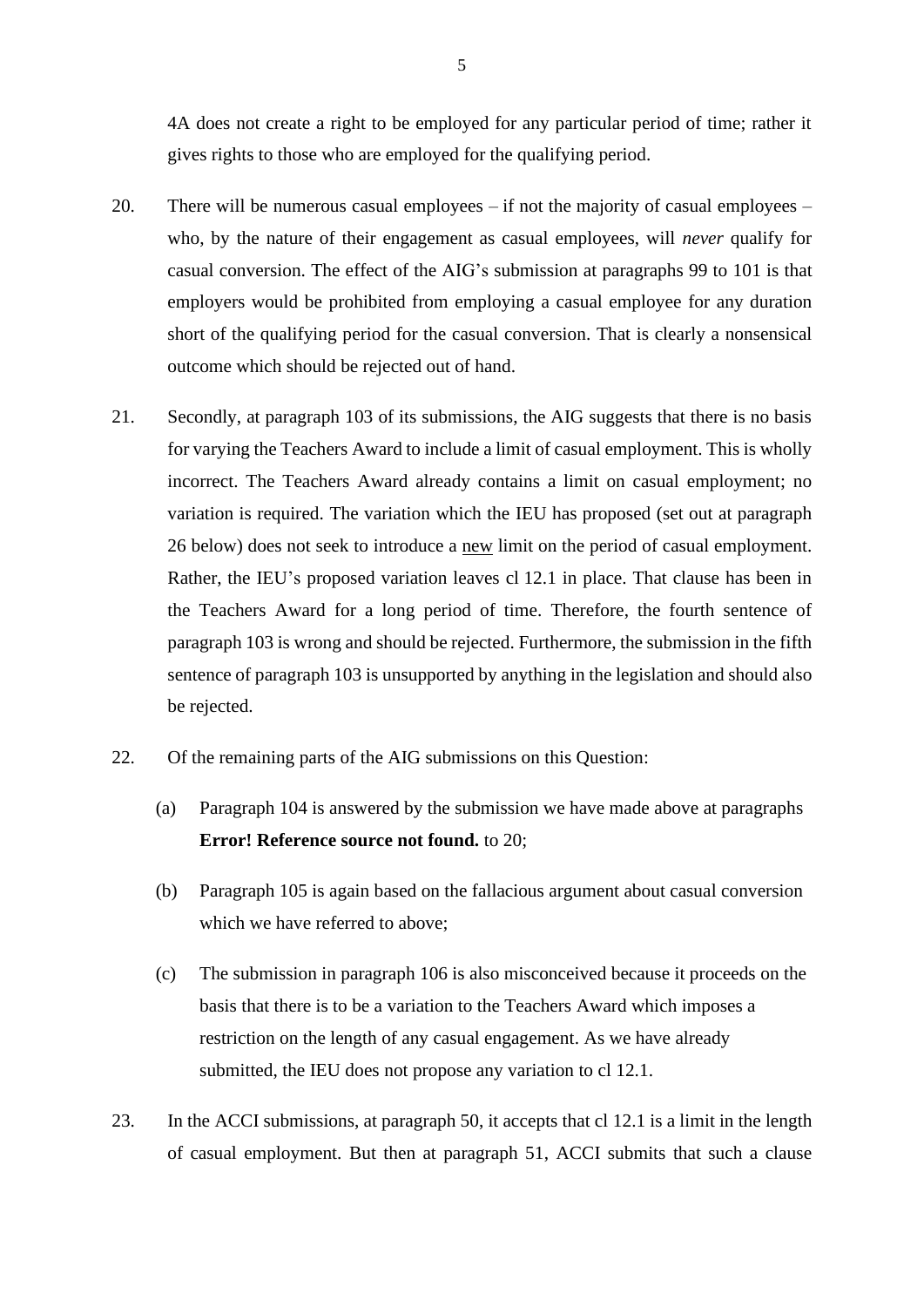imposes an additional requirement for casual employment not subject to the definition in s 15A. This submission fails to grasp the distinction between the definition in s 15A and the function of cl 12.1. As stated above, there is nothing in s 15A which precludes putting a limit on the duration of a casual engagement. It would be a surprising (and unintended) outcome if s 15A prevented an employer from telling a prospective causal employee that the engagement is only for three weeks.

24. ACCI then goes on to make the same submissions as AIG regarding the possible effect on the casual conversion provisions of the Act. The IEU repeats its above answer to that argument.

**Question 8: for the purposes of cl 48(3) of Schedule 1 of the Act, would replacing the casual definitions in the Teachers Award with the definition in s 15A of the Act or with a reference to that definition, make the award consistent or operate effectively with the Act as amended?**

- 25. The AIS submits, at paragraph 15, that replacing the casual definition in the Teachers Award with the definition in s 15A is "the preferred approach of the Associations".
- <span id="page-5-0"></span>26. For the reasons set out in paragraphs 36–39 of the IEU Submissions, there is no inconsistency between clause 12.1 of the Award, and s 15A of the FW Act, but it may be helpful to include the following in clause 2 of the Teachers Award after the definition of "*all other teachers*":

*Casual employee has the meaning in s 15A of the Act.*

*Casual employment means the employment of casual employees in accordance with clause 12.*

- 27. A variation in this form leaves cl 12.1 to serve the purpose it always had, which was to impose a time limit on the duration of the casual employment.
- 28. By this minimal variation, any concerns about inconsistency are met. Any further variation is not necessary.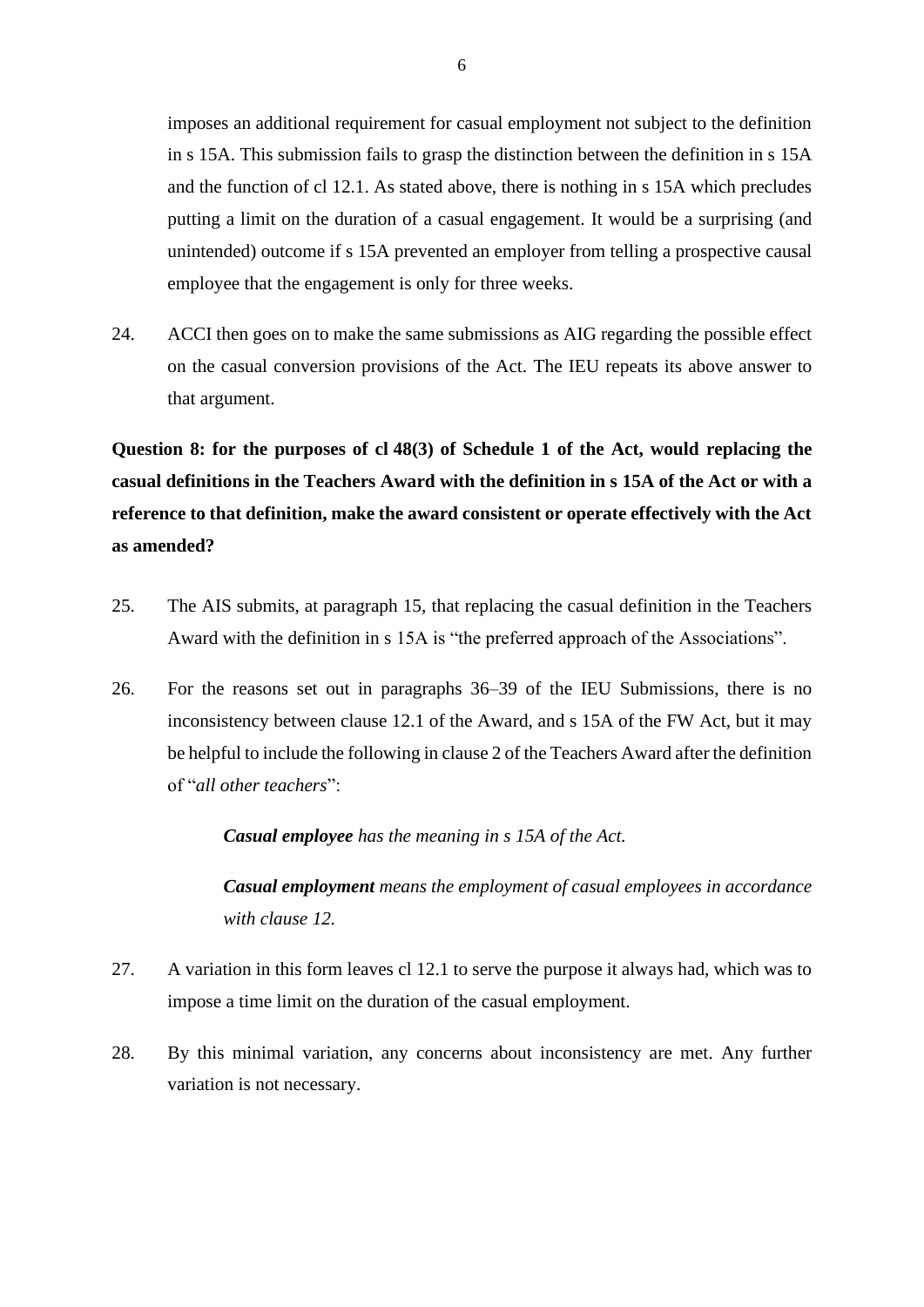**Question 11: For the purposes of cl 48(2) of Schedule 1 of the Act:**

- **are award definitions that do not distinguish full-time and part-time employment from casual employment on the basis that full-time and part-time employment is ongoing employment (as in the Retail Award, Hospitality Award, Manufacturing Award, Teachers Award and Pastoral Award) consistent with the Act as amended, and**
- **do these definitions give rise to uncertainty or difficulty relating to the interaction between these awards and the Act as amended?**
- 29. The IEU response to this question is contained in paragraphs 43 to 46 of the IEU Submissions. The response is framed in terms specific to the provisions of the Teachers Award. For that reason, those submissions should be given preference over the generalised submissions of other parties which are unrelated to the Teachers Award.
- 30. At paragraph 17 of its submission, the AIS suggests ('arguably') that there is a 'common understanding' that references to full and part time employment in the Teachers Award are references to ongoing employment and not casual employment. For the reasons outlined in the IEU Submissions at paragraphs 44 to 46, the distinction between full-time and part-time employment on the one hand, and casual employment on the other, is not a matter of "common understanding", but rather reflected in the terms of the Award to which we have referred.
- 31. The clauses of the Award identifying full-time, part-time, casual and fixed-term employment have been there for many years. The AIS has not identified a single occasion when there has been any "potential argument" of the kind referred to in the second sentence of paragraph 17.
- 32. Furthermore, the hypothesis suggested in the second sentence of paragraph 17 of the AIS submissions is a non-sequitur. The question of full-time and part-time employment as compared to casual employment, even applying the definition in s 15A, is unrelated to the number of hours offered. The solution suggested in the draft variation is unnecessary and opposed by the IEU.
- 33. The AEU supports the IEU's position, at paragraph 28 of its submissions.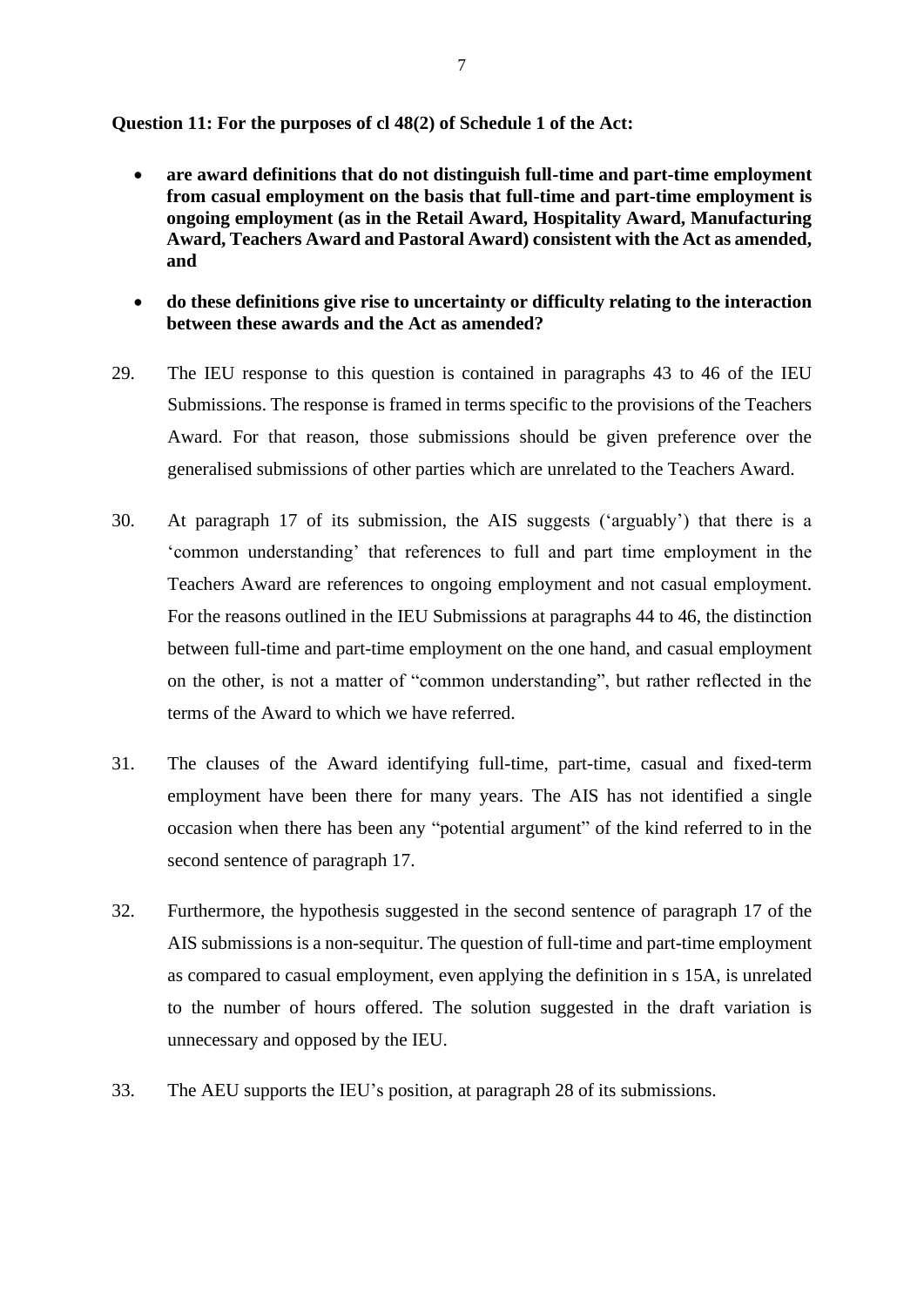34. The ACCI submissions in answer to this question (at paragraphs 75–77) address the situation of the Retail Award, the Hospitality Award and the Manufacturing Award, but not the Teachers Award. AIG does likewise in its submissions.

## **Question 17: is provision for casual loading (including in the Teachers Award) a relevant term?**

**Question 18: if provision for casual loading is a relevant term:**

- **for the purposes of s 48(2) of Schedule 1 of the Act, does the absence of award specifications of the entitlements for casual loading is paid in compensation for (including in the Teachers Award) give rise to uncertainty or difficulty relating to the interaction between these awards and the Act as amended, and**
- **if so, should these awards be varied so as to include specification like that in the Retail Award or the Pastoral Award?**
- 35. At paragraph 21 of its submission, the AIS submits that the provision for casual loading in the Teachers Award is a "relevant term". There is no reasoned (or any) argument made in support of that assertion. As is explained in paragraphs 58 and 59 of the IEU Submissions, a "relevant term" under Clause 48(1)(c) of Schedule 1 is one which (i) defines or describes casual employment; and (ii) deals with the circumstances in which employees are to be employed as casual employees; or (iii) provides for the manner in which casual employees are to be employed. Accordingly, the provision for a casual loading which is to be paid after employment has commenced, is not a "relevant term". The reference to s  $15A(2)(d)$  does not change the construction of Clause  $48(1)(c)$ of Schedule 1.
- 36. The IEU submits, for the reasons set out in paragraph 68 of the IEU Submissions and having regard to the context of the industry covered by the Teachers Award, and in the absence of specific evidence, the AIS Submission at paragraph 22 is not made out.

**Question 19: are any of the clauses in the Teachers Award that provide general terms and conditions of employment of casual employees (not including the clauses considered in**